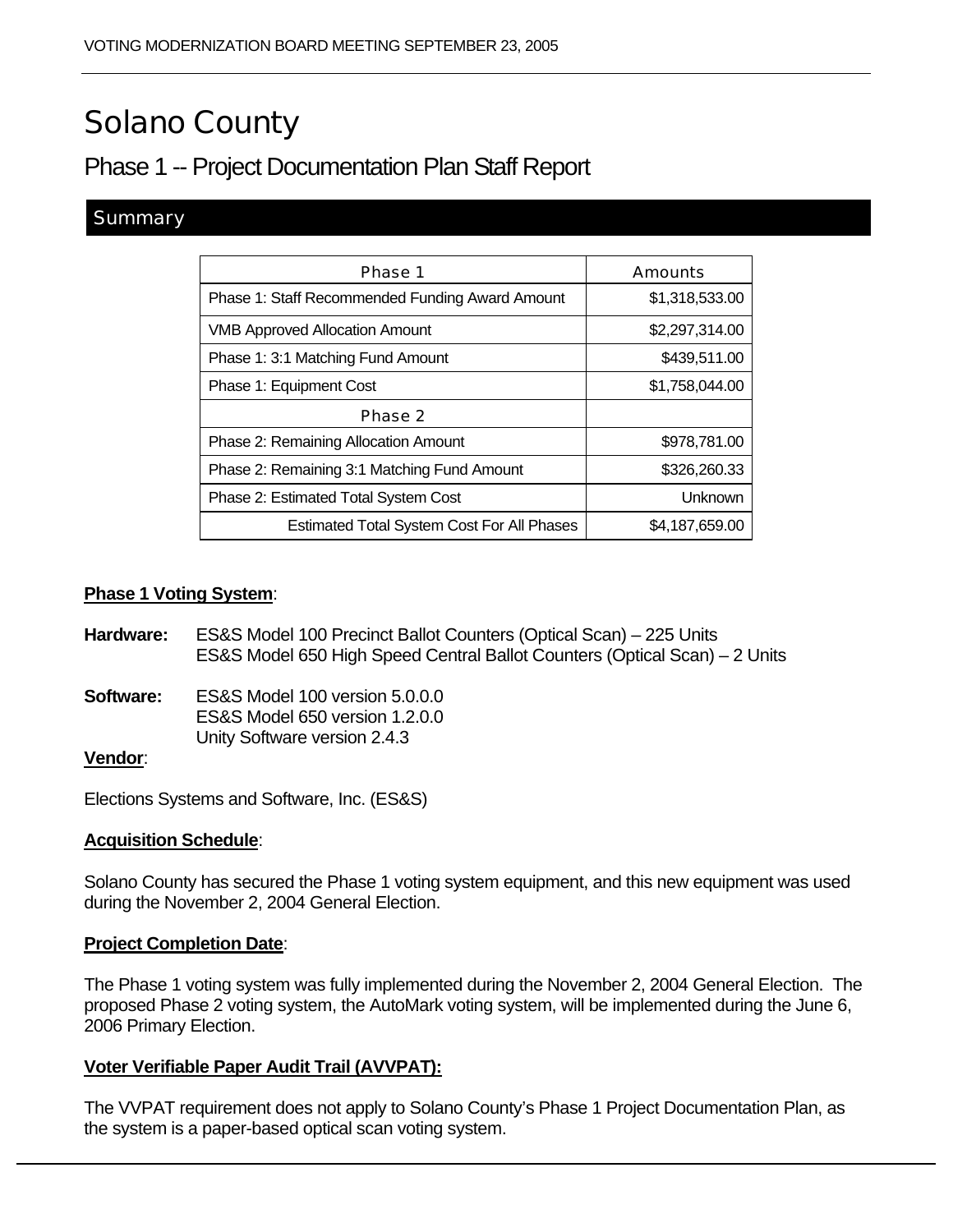Solano County Project Documentation Plan Staff Report

#### **Staff Report**:

Solano County's Phase 1 Project Documentation Plan meets the requirements for completeness. The ES&S Model 100 and 650 optical scan voting system units are certified for use in California.

At the March 19, 2003 meeting of the VMB, Solano County came forward with their Project Documentation Plan to modernize their voting equipment from the decertified Votomatic voting system to the Diebold AccuVote touch screen system. The VMB approved the Solano County Project Documentation Plan and issued a Funding Award letter for Solano County's entire approved formula allocation of \$2,297,314.22. Solano County did not submit invoices to be reimbursed for this equipment and was never issued any funds for the approved project.

Solano County used the AccuVote TS units in the March 2, 2004 Presidential Primary Election. However, in April 2004, the Secretary of State decertified the use of the AccuVote TS units. This decertification motivated the Solano County Board of Supervisors to direct the elections personnel to replace the touchscreen equipment with the ES&S optical scan system in May 2004.

Solano County acquired their new ES&S optical scan voting system in September 2004 and began using this equipment during the November 2, 2004 Presidential General Election. The county made enhanced poll worker materials to assist with the transition to the new optical voting system. Solano County set up demonstrations and distributed education materials on how to use the new system at a variety of venues to introduce the new optical voting system to voters. Solano County surveyed voters and poll workers on the new system and the results showed an overall satisfaction with the new optical scan voting system.

Solano County's Phase 1 optical scan equipment does not fully address the new state and federal requirements for accessibility. To fully comply with state and federal law, Solano County plans to incorporate a Phase 2 into their overall plan and intends to purchase one accessible unit for each of their polling places.

While Solano County's Phase 1 voting system appears to meet the requirements for reimbursement under Proposition 41, it should be noted that any money allocated for this system would reduce the amount of money the county will have to purchase accessible voting equipment during their second phase. A Phase 2 Project Documentation Plan will need to be submitted once the county begins receiving the Phase 2 accessible voting equipment units.

Solano County will only receive VMB payments once they have submitted detailed invoices for purchase of their Phase 1 voting equipment.

Please note that the staff proposed Phase 1 funding award is based upon allowable reimbursement under Proposition 41 for voting equipment hardware and software only. The "Election Support Service" listed in the Solano County contract with ES&S would not be covered as a reimbursable claim under Proposition 41.

#### **Staff Recommendation**:

It is our recommendation that Solano County's Phase 1 Project Documentation Plan be approved and a Funding Award letter be issued in the amount of \$1,318,533.00.